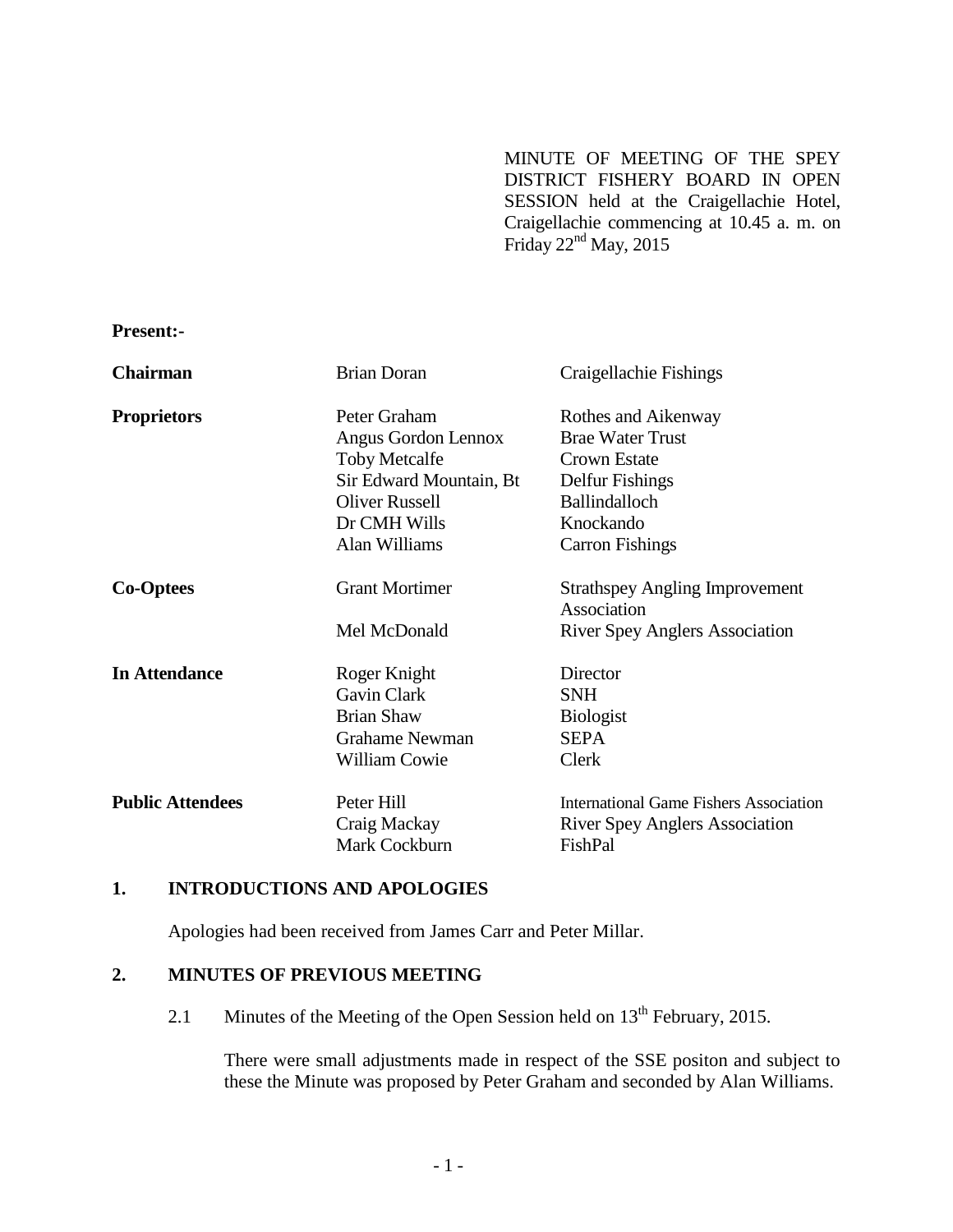# **3. MATTERS ARISING FROM PREVIOUS MINUTES**

#### 3.1 Foundation Road Show event

Sir Edward Mountain advised that following his suggestion noted at 5.3 of the previous Minute, he felt it was vital to proceed with a roadshow to disseminate information about the Foundation's work. He would speak to interested parties and respond back to the Director to further this and would seek to involve some of the Rural Affairs Committee members.

# **4. DIRECTOR'S REPORT**

The Director's Report was as attached to the Minute but the following additional points arose:-

## 4.1 **Consultation on Licenses to Kill**

 There had been some subsequent comment that the Board were slow to respond but details relating to the consultation had only become apparent very late in the day.

# 4.2 **Wild Fisheries Reform**

The Director updated those members of the public attending to advise that Proprietors would now have an involvement in the Scottish Government's Stakeholder Reference Group. The intention was to identify an individual with as broad a representation as possible.

## 4.3 **Association of Salmon Fishery Boards (ASFB)**

It was noted that the ASFB and Rivers & Fisheries Trusts of Scotland Joint Working Group was taking legal advice on whether Fishery Management Organisations should be charitable organisations or not.

## 4.4 **Water Abstraction**

## 4.4.1 Rio Tinto

Mel McDonald enquired whether there was a temperature logger for water temperature at Spey Dam. The Biologist reported that there was, but it was of limited use. It did, at least, demonstrate some cooperative working between the Board and Rio Tinto. He was of the opinion that there was scope for further work in this area and said it was important to establish a joint working relationship with Rio Tinto.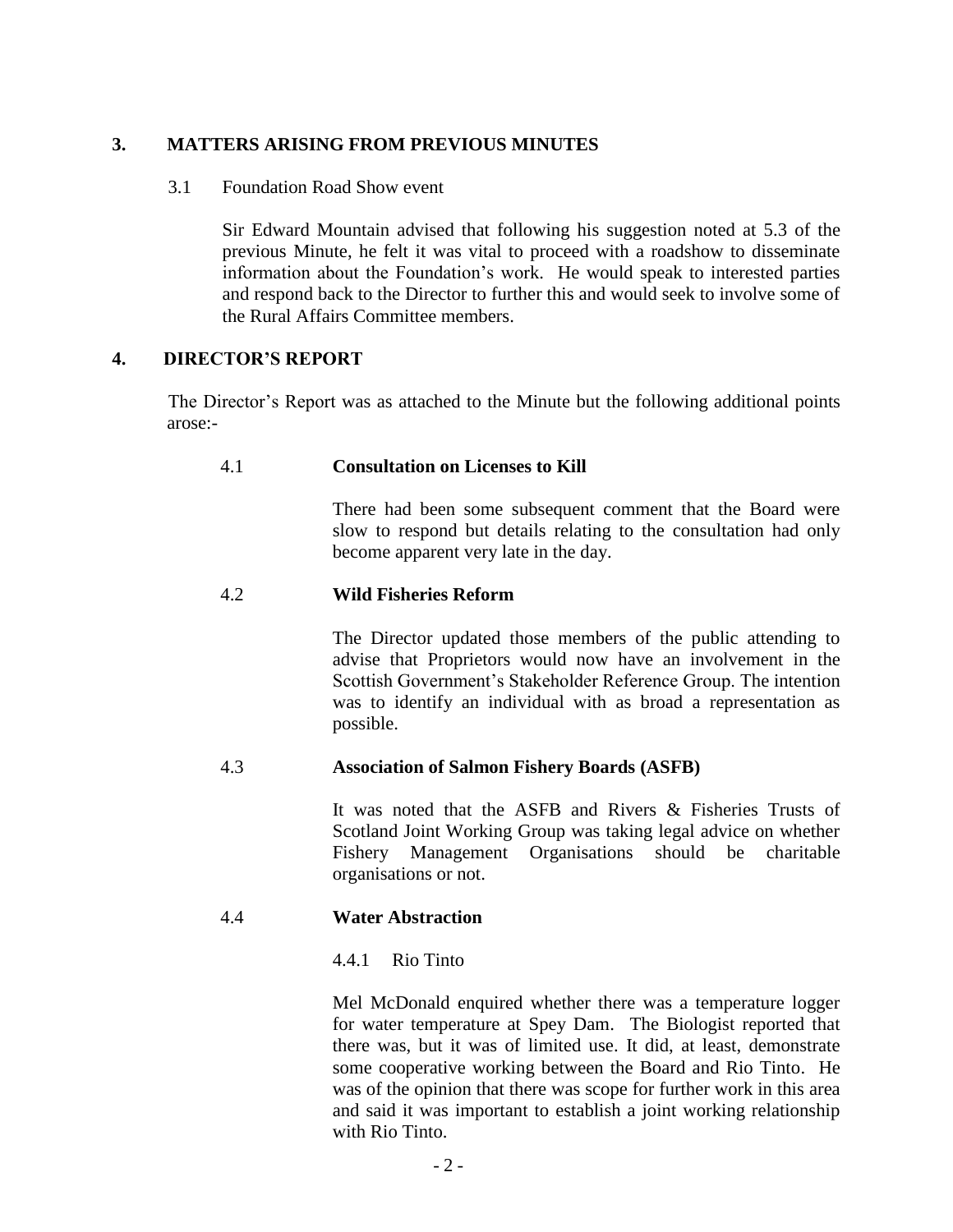#### 4.5 **Predator Control**

The Director reported that a review had been undertaken on  $7<sup>th</sup>$ May involving the practical participants in the Moray Firth Seal Management Plan. This group was now communicating far better and there was representation from netting interests too.

#### 4.6 **Staffing**

The new accounting arrangements were still subject to a period of transition.

#### **Questions**

The Director then invited any questions on his report. The following arose:-

- Peter Graham enquired in connection with the Stakeholder Reference Group whether Duncan Ferguson was on this group and it was confirmed he was.
- In response to enquiry, the Director confirmed that with regard to the application for the seal licence, the potential quota was based upon the Permitted Biological Removal rate in order to show a sustainable approach.
- Sir Edward Mountain enquired how many coastal patrols had been conducted this year and how many were to come. The Director reported that, as far as he was aware, one had already taken place and others were planned, subject to appropriate sea conditions.
- The Biologist, in response to an observation from Sir Edward Mountain, noted that a site survey would be undertaken this year to locate the most advantageous site for testing for Ranunculus control, once the water levels had reduced.
- Alan Williams enquired whether the Board were able to obtain a return of seals shot by netsmen. In response, the Director reported that Troupe Head was out-with the Moray Firth Seal Management Plan (MFSMP) area, so he would not have a return. However, the netsmen within the MFSMP made returns through their local Fishery Board.
- Craig Mackay, who was in attendance, and at the discretion of the Chairman, enquired whether there was a definite intention to hit the quota for seal management during the year and the Director confirmed that they would be striving to achieve this.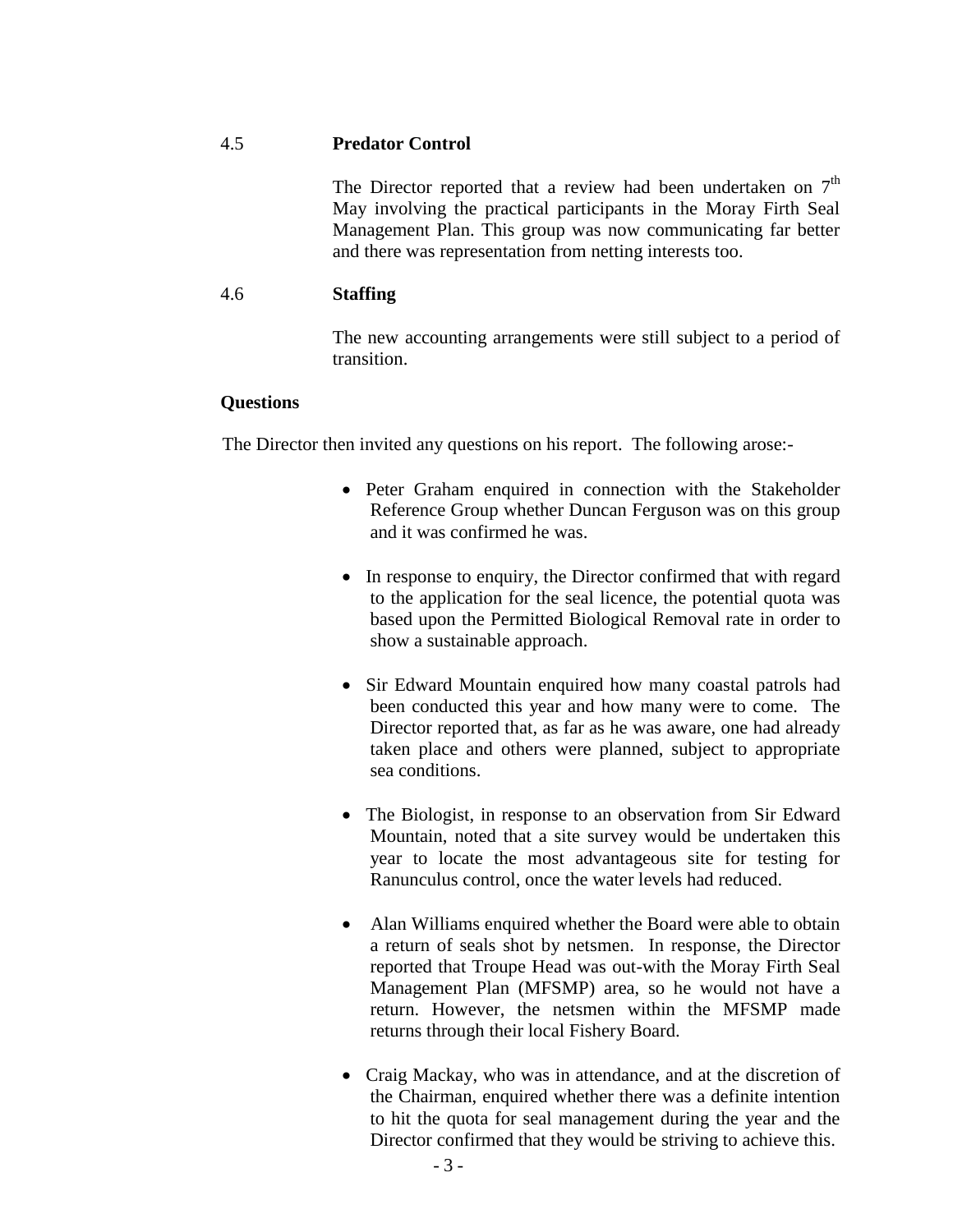Alan Williams enquired whether it was possible to share the survey of seal numbers and this was agreed.

## **5. Spey Foundation Report**

Peter Graham reported that a significant focus of the Spey Foundation meeting had been on a new genetic project and the work undertaken by Mark Coulson for identifying the parentage of juvenile fish.

In effect, the work was attempting to calculate the number of adults that produced a certain number of juveniles, to help determine stock conservation status. It would help us to understand the numbers of mature adult fish that would be necessary to produce the next generation of returning adults on a sustainable basis. It was noted that there was still £20,000 from the DR CMH Wills Trust to support this work and the Committee had decided to proceed to use this money to support the ongoing project.

The other main focus of the Spey Foundation meeting was a presentation by the Biologist on the impact of the marine environment. It had been noted that SSE were intending to set up listening arrays to identify smolt survival as they transited between fresh and salt water. This was in connection with the offshore windfarm proposal within the inner Moray Firth, although as yet this did not extend sufficiently far as to include the Spey.

Peter Graham had lobbied Alistair Stephen of SSE to extend this listening array to include the Spey. Irrespective of that, the Foundation was also applying for a Trout  $\&$ Salmon Magazine 60<sup>th</sup> Anniversary prize to seek funding to investigate in-river mortality.

The Biologist had also been working to investigate possible projects to involve PHD students on the river and a number of areas were to be looked at.

As an aside, Dr CMH Wills noted that Glen Feshie Estate, which was owned by a Danish billionaire, were interested in committing to long term research and this may be a route for further funding.

The Biologist also reported that a temperature and oxygen study was commencing.

Finally, another main issue that had been looked at by the Foundation Committee was communication. Discussion had taken place on producing fact sheets for display in the Ghillies' huts. A single A4 sheet was felt to be very useful for this purpose and the Biologist would endeavour to maintain this, together with regular briefings.

## **6. AOCB**

## **6**.1 ASFB

The meeting was informed of the intention to persuade the ASFB to coordinate a conference for the sharing of views prior to the closure of the Wild Fisheries